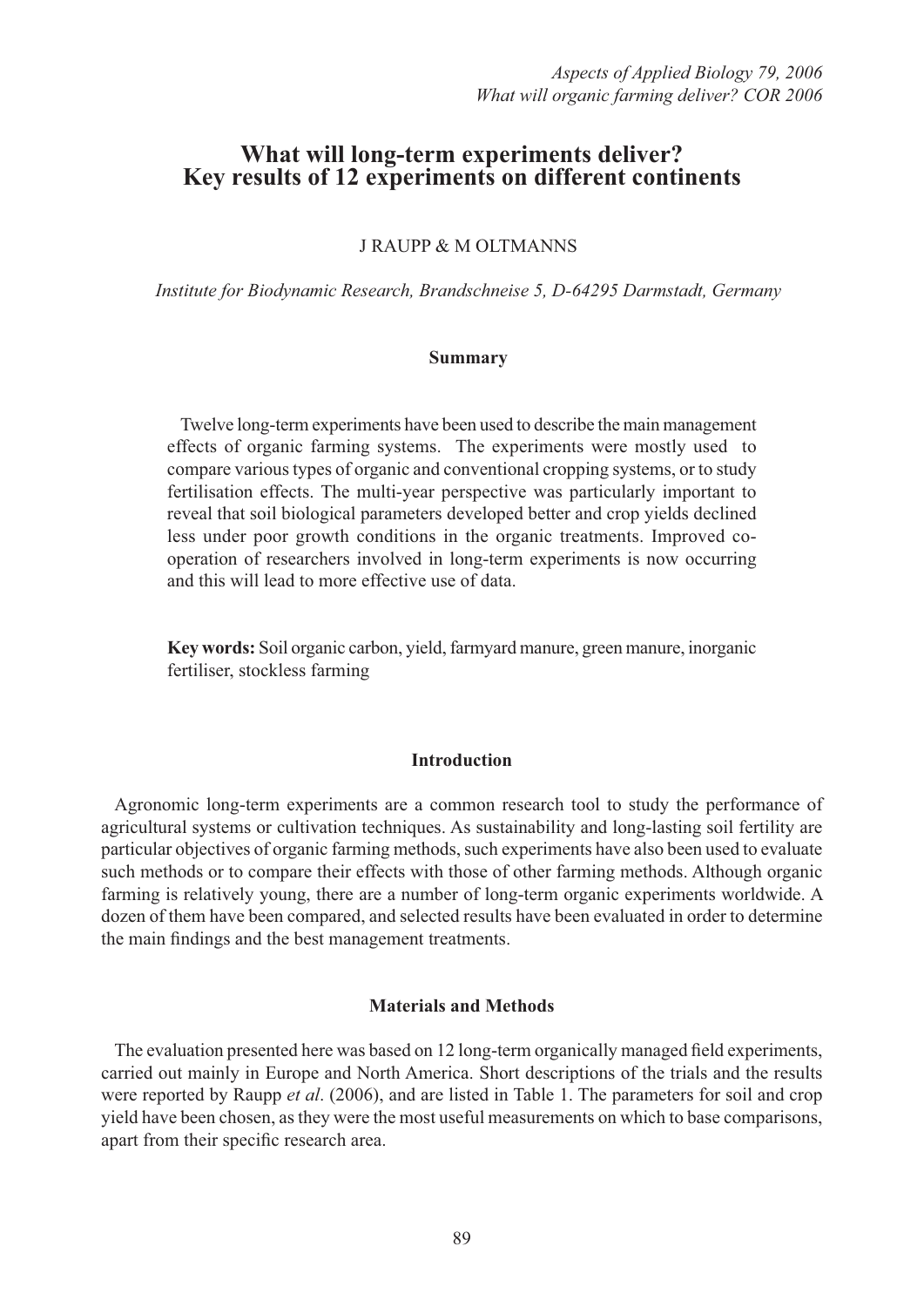| N <sub>0</sub>   | Title                                                                                                   | Authors                 | Institute                                                                  | Since | Treatments                                                                                                                                                      |
|------------------|---------------------------------------------------------------------------------------------------------|-------------------------|----------------------------------------------------------------------------|-------|-----------------------------------------------------------------------------------------------------------------------------------------------------------------|
| $\mathbf{1}$     | MASCOT, Mediterra-<br>nean Arable Systems<br>Comparison Trial                                           | Bárberi &<br>Mazzoncini | CIRAA, Univ. of<br>Pisa, Sant'Anna<br>School, Pisa, Italy                  | 2001  | system comparison: organic and<br>conventional arable cropping<br>systems                                                                                       |
| $\overline{2}$   | The Rodale Institute<br>Farming Systems Trial                                                           | Hepperly<br>et al.      | The Rodale<br>Institute, Kutztown,<br>Pennsylvania, USA                    | 1981  | system comparison: manure-<br>based organic, legume-based<br>organic and conventional systems                                                                   |
| 3                | Soil fertility with orga-<br>nic and biodynamic farm- Köpke et al.<br>yard manure amendment             |                         | Institute of Organic<br>Agriculture, Univ.<br>Bonn, Germany                | 1993  | 4 treatments with solid manure<br>application and different<br>biodynamic preparations vs a<br>control                                                          |
| 4                | The DOK experiment                                                                                      | Mäder et al.            | Research Institute<br>of Organic<br>Agriculture (FiBL),<br>Switzerland     | 1978  | 4 organic and conventional<br>farming systems differing<br>mainly in fertilisation and plant<br>protection concept                                              |
| 5                | Recycling of urban<br>waste                                                                             | Magid et al.            | KVL, Dept. Agric.<br>Sci., Copenhagen,<br>Denmark                          | 2002  | 'urban fertilisers', e.g. human<br>urine, sewage sludge, household<br>wastes and different FYM<br>treatments                                                    |
| 6                | Long-term, large-<br>scale systems research<br>directed toward<br>agricultural sustain-<br>ability      | Mueller et al.          | NC State Univ., NC<br>A&T State Univ.,<br>North Carolina,<br><b>USA</b>    | 1998  | system comparison: conventional<br>systems, cropping/animal husb.<br>systems, organic system, forestry<br>system, successional system                           |
| $\boldsymbol{7}$ | Variable Input Crop<br>Management Systems<br>(VICMS) trials                                             | Porter et al.           | Univ. Minnesota,<br>Dept. of Agron.<br>& Plant Genetics,<br>Minnesota, USA | 1989  | 2 crop rotation lengths and 4 man-<br>agement strategies (zero inputs,<br>low-purchased inputs, high-<br>purchased inputs, organic inputs)                      |
| 8                | The Danish organic crop<br>rotation experiment for<br>cereal production                                 | Rasmussen<br>et al.     | DIAS - Danish<br>Institute of<br>Agric. Sci., Tjele,<br>Denmark            | 1996  | at 3 sites in Denmark; 3 factors:<br>crop rotation (fraction of grass-<br>clover green manure), catch crop,<br>slurry                                           |
| 9                | <b>IBDF</b> long-term<br>fertilisation trial                                                            | Raupp &<br>Oltmanns     | IBDF, Institute for<br>Biodynamic Re-<br>search, Germany                   | 1980  | fertiliser types: comp. manure<br>with / without biodynamic prepa-<br>rations, inorganic fertiliser, each<br>at 3 rates                                         |
|                  | Mineral nutrition of<br>10 peach trees with organic Raviv et al.<br>and inorganic fertilisers           |                         | Newe Ya'ar<br>Research Center,<br>Israel                                   | 1998  | inorganic fertilisation, cattle<br>manure compost + feather meal,<br>compost + leguminous cover<br>crops                                                        |
| 11               | Organic Farming Trial<br>Gladbacherhof                                                                  | Schmidt et al.          | Univ. Giessen,<br>Dept. of Organic<br>Agriculture,<br>Germany              | 1998  | rotation: livestock forage,<br>stockless mulch, stockless cash<br>crop; tillage: plough, 2-layer<br>plough and a combination of<br>cultivator and rotary harrow |
| 12               | Long-term monitoring<br>of management systems Surböck et al. Organic Farming,<br>within organic farming |                         | BOKU, Dept. of<br>Austria                                                  | 2003  | fertilization: green manure<br>system, green manure plus<br>communal compost, farmyard<br>manure                                                                |

Table 1. *General information on the evaluated long-term experiments, compiled in Raupp* et al*. (2006). The numbers in the 1st column are just to identify the trials in Table 2 and in the text*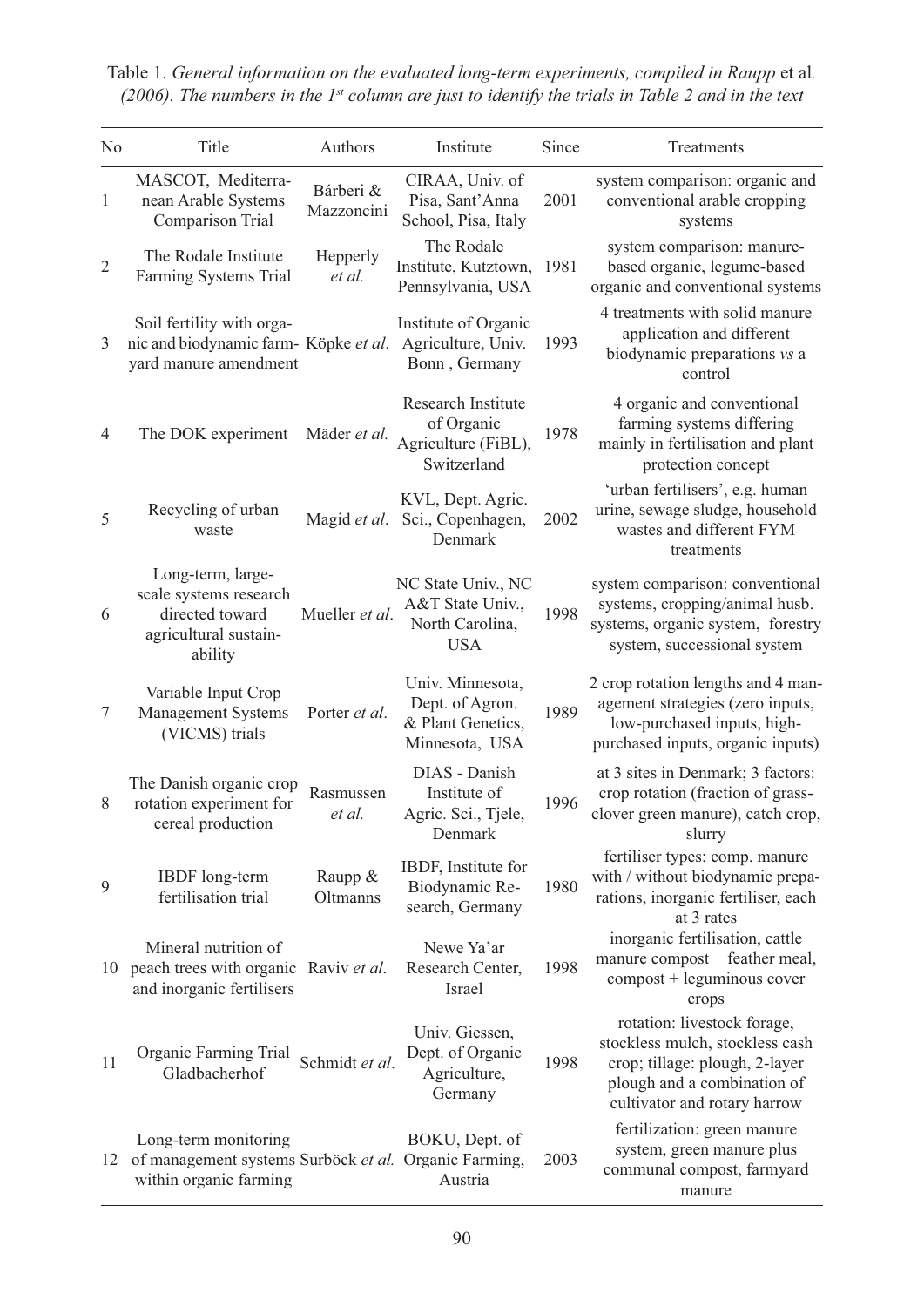### **Results and Discussion**

Almost half of the projects were focussed either on a comparison of cropping (farming) systems  $(1, 2, 4, 6, 7)$  or on fertilisation issues  $(3, 5, 9, 10, 12)$  (Table 1). The two other trials dealt with crop rotation linked with either catch crop cultivation and slurry application (8) or with tillage treatments (11).

The clear priority of the experiments listed in Table 1 was to analyse and understand systems as a specific set of agronomic factors. In nearly all of the trials  $(2, 4, 6, 7)$  the subject of organic vs. conventional farming was subdivided into several treatments for each system, varying with

Table 2. *Selected results of organic (compared to conventional) cropping systems or of organic (compared to inorganic) fertilisation, obtained in 12 long-term experiments with the symbols <, >, = expressing the difference between organic and inorganic fertilisation or in other trials between organic and conventional cropping systems; an empty field means: no data available for this parameter*

| No.            |       |            | Soil                                                                                                                                                                                                                                                                                   | Crop yield                                                          | Further results, special aspects                                                                                                                                                                        |  |  |  |
|----------------|-------|------------|----------------------------------------------------------------------------------------------------------------------------------------------------------------------------------------------------------------------------------------------------------------------------------------|---------------------------------------------------------------------|---------------------------------------------------------------------------------------------------------------------------------------------------------------------------------------------------------|--|--|--|
|                | ເງິ   | $\epsilon$ | Other                                                                                                                                                                                                                                                                                  |                                                                     |                                                                                                                                                                                                         |  |  |  |
| 1              |       |            |                                                                                                                                                                                                                                                                                        | Durum, sunflower: <<br>faba bean: $>$ =                             | quality parameters of sunflower: $>$ =<br>and of sugar beet: $>$ =                                                                                                                                      |  |  |  |
| $\overline{2}$ | $\,>$ |            |                                                                                                                                                                                                                                                                                        | maize, 1st period: $\leq$<br>maize, 2nd period: $=$<br>soybean: $=$ | maize crude protein: $=$<br>maize yield in dry years: $>$                                                                                                                                               |  |  |  |
| 3              |       |            |                                                                                                                                                                                                                                                                                        |                                                                     | trial included no inorganic fertilisation or conventional cropping; biodynamic<br>preparations had positive effects on some soil microbial parameters                                                   |  |  |  |
| 4              |       | >          | $DHA$ : ><br>qCO2:                                                                                                                                                                                                                                                                     | potato, w. wheat: $\leq$<br>grass clover: $\lt$ >                   | compared to the beginning $C_{\text{org}}$ was stable in<br>organic and decreased in conventional                                                                                                       |  |  |  |
| 5              |       |            |                                                                                                                                                                                                                                                                                        |                                                                     | trial did not include soil fertility parameters so far                                                                                                                                                  |  |  |  |
| 6              |       |            |                                                                                                                                                                                                                                                                                        |                                                                     | soil bulk density: $\le$ , total porosity: $\ge$ , soil fungi: $\ge$ ;<br>evaluation of soil microarthropods, PLFA >                                                                                    |  |  |  |
| 7              | >     |            | $minC$ : $>$<br>$POM-C$ :                                                                                                                                                                                                                                                              | maize, soybean: <                                                   | basal respiration: $>$ , mineralizable N: $>$                                                                                                                                                           |  |  |  |
| 8              |       |            |                                                                                                                                                                                                                                                                                        | mainly catch crops                                                  | no treatments comparable to the other trials, interesting effects of rotation,                                                                                                                          |  |  |  |
| 9              | >     | $\rm{>}$   | DHA:                                                                                                                                                                                                                                                                                   | $\leq$ =, w. rye: $\leq$                                            | spring wheat: $=$ , potato: POM light fraction: $\le$ , heavy fraction: $\ge$ , soil amino<br>$acids$ : >, wheat yield in dry years: >                                                                  |  |  |  |
| 10             | >     |            |                                                                                                                                                                                                                                                                                        | bulk $d$ .: $\le$ peach yield: $=$                                  | stem growth of trees: $=$ (after some years)                                                                                                                                                            |  |  |  |
| 11             |       |            | tendency of the stockless crop rotation: lower N input, decreasing soil $N_t$ , lower N availability,<br>more weeds; 2-layer tillage vs. deep ploughing: soil $N_t$ higher in 0-12 cm; little or no effect<br>by tillage: average cash crop yield, soil $N_{min}$ in autumn and spring |                                                                     |                                                                                                                                                                                                         |  |  |  |
| 12             |       |            |                                                                                                                                                                                                                                                                                        | effects of landscape structure                                      | no effect of fertilization on soil chemical parameters, fungal biomass, $N_{min}$ , nitrate leaching;<br>crop yield in 2004: $=$ , triticale yield in 2005: with FYM $>$ with green manure; interesting |  |  |  |

Abbreviations: C<sub>org</sub>: organic carbon, C<sub>mic</sub>: microbial carbon, DHA: dehydrogenase activity, qCO<sub>2</sub>: metabolic quotient, PLFA: phospholipid fatty acids, minC: mineralisable C, POM-C: particulate organic matter carbon, bulk d.: bulk density,  $N_{min}$ , mineral N, FYM: farmyard manure